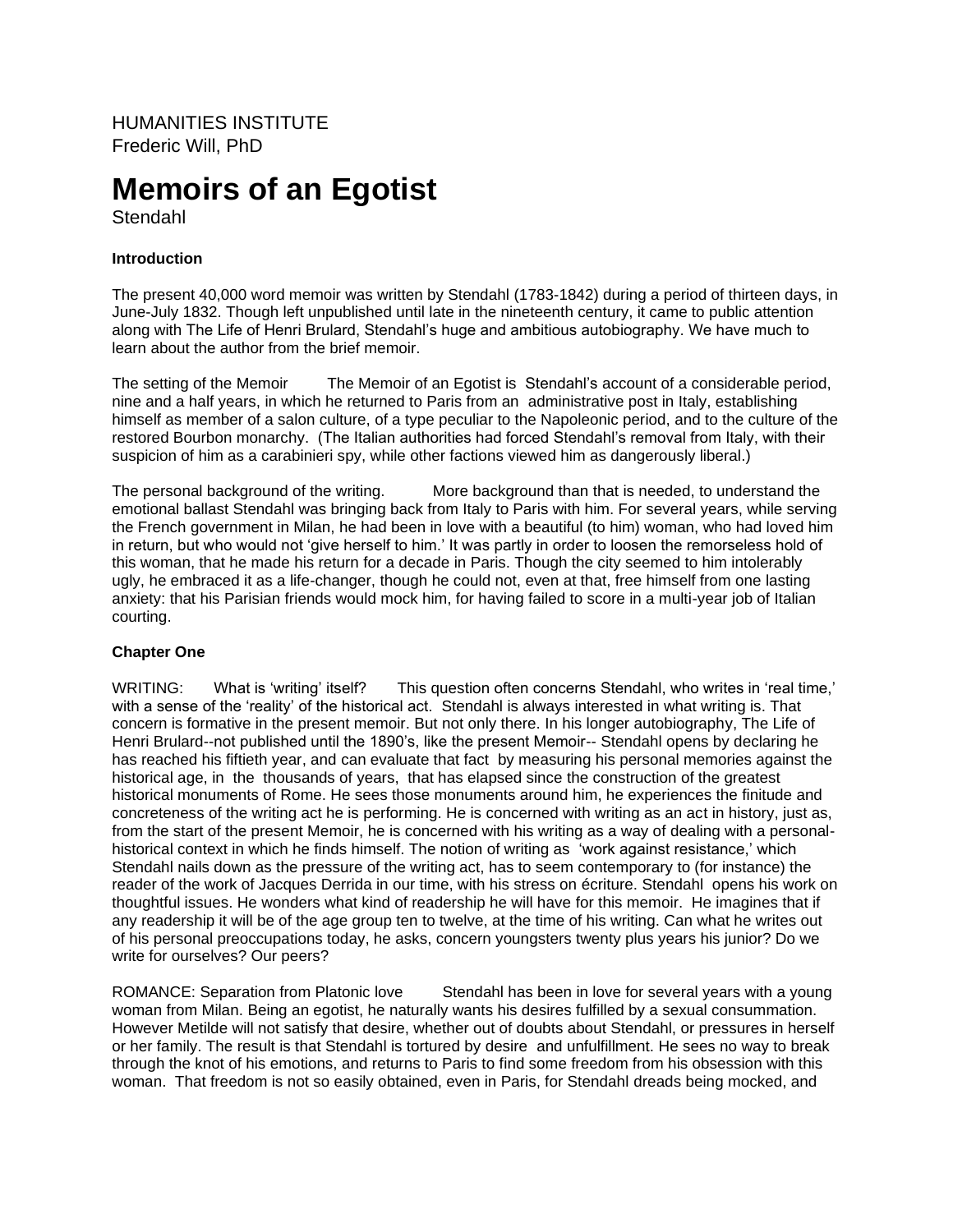fears that his Parisian friends will mock him, for having run out of an affair which he could not bring to a consummation.

CITY: Paris Stendahl was born in Grenoble, was French, but was not very familiar with the capitol of his country. At the time of writing the present memoir he was in his late thirties, already somewhat known for writings on Italian art and music, and was ready to enlarge his social sphere. (Little did the friends, who were to form this sphere in Paris, know what treasures of fictional power—The Red and the Black (1832), The Charterhouse of Parma (1839)-- were building inside their friend's mind. In any case Stendahl plunged—like Jean-Jacques Rousseau a half century earlier-- into that same Paris which for two centuries had been mothering salons, intellectual 'reunions,' and world shaping ideologies. He was up for the cultural richness and attention of his nation's capitol.

## **Chapter Two**

FRIENDSHIP. M. le baron de Lussinge becomes Stendahl's closest friend, during the author's period of residence in Paris. At thirty six, when Stendahl arrives in Paris, this aristocratic gentleman, who has the intelligence and smarts of someone twenty years older than him, lodges in the same quarters as Stendahl, and the two friends spend quality time, every week, talking together and sharing opinions. Slowly the divergence in their values grows harsher—the baron, money hungry, becomes preoccupied with his family inheritance, and with the growth of his estate. Finally but gradually Stendahl drifts away from the café where he and the baron had habitually met, and with that break the relationship gradually dissolves.

FRIENDSHIP LOST. Few details are offered, to explain the nonetheless common experience of a fading friendship. Even in this memoir, written over a period of only three days, Stendahl knows how to go to the heart of the matter. He shows how Lussinge's competitive bantering turns from good natured guy stuff to money-bragging, and accordingly to the lack of solidarity Stendahl feels, with his formerly close friend. The last stage of friendship-dissolution occurs when Stendahl changes cafes, leaves the habitual spot where he and Lussinge would meet; Lussinge reciprocates.

PSYCHOLOGY: Stendhal's mood Especially during these first years of return to Paris, Stendahl hangs out with a few coeval buddies, who inevitably consider him a bit crazy for the tenacity with which he remains faithful to the memory of Metilde. While in fact this author, whose imagination is restless, is at all times active and creative, he is in fact putting on the antic as a screen over his depression. His acquaintances, as he says, considered him "fou", nuts, and he spends considerable time alone, contemplating lost love, and his low finances. For him the worst days are Sundays, when he sits in the park and reflects on the wonderful week-ends he used to enjoy with Metilde.

#### **Chapter Three**

ROMANCE 'Love gave me a comical virtue; chastity,' remarks Stendahl,summing up the painful consequences of his long lasting Italian love affair. Earlier in the decade, however, he had at least been induced to recognize his erotic feelings. Although he said no to the sexual in a bachelor party for the divine debutante, Alexandrine, and once again to the case of the lovely princess Kassera—a rejection he later bitterly regretted-- he was aware again that there was in fact something to say no to. His erotic antennae were aroused. It would not be until 1824, several years after returning to Paris, that Stendahl would again take a mistress, and even then the affair would be nostalgic, tend, and tinctured by the memory of Metilde.

SEXUALITY: Alexandrine Stendahl has an opportunity to have sex with a beautiful French girl, Alexandrine. But he does not have any desire or sexual activity with her, a semi-failed affair. He is still attached to Matilde in his mind.

#### **Chapter Four**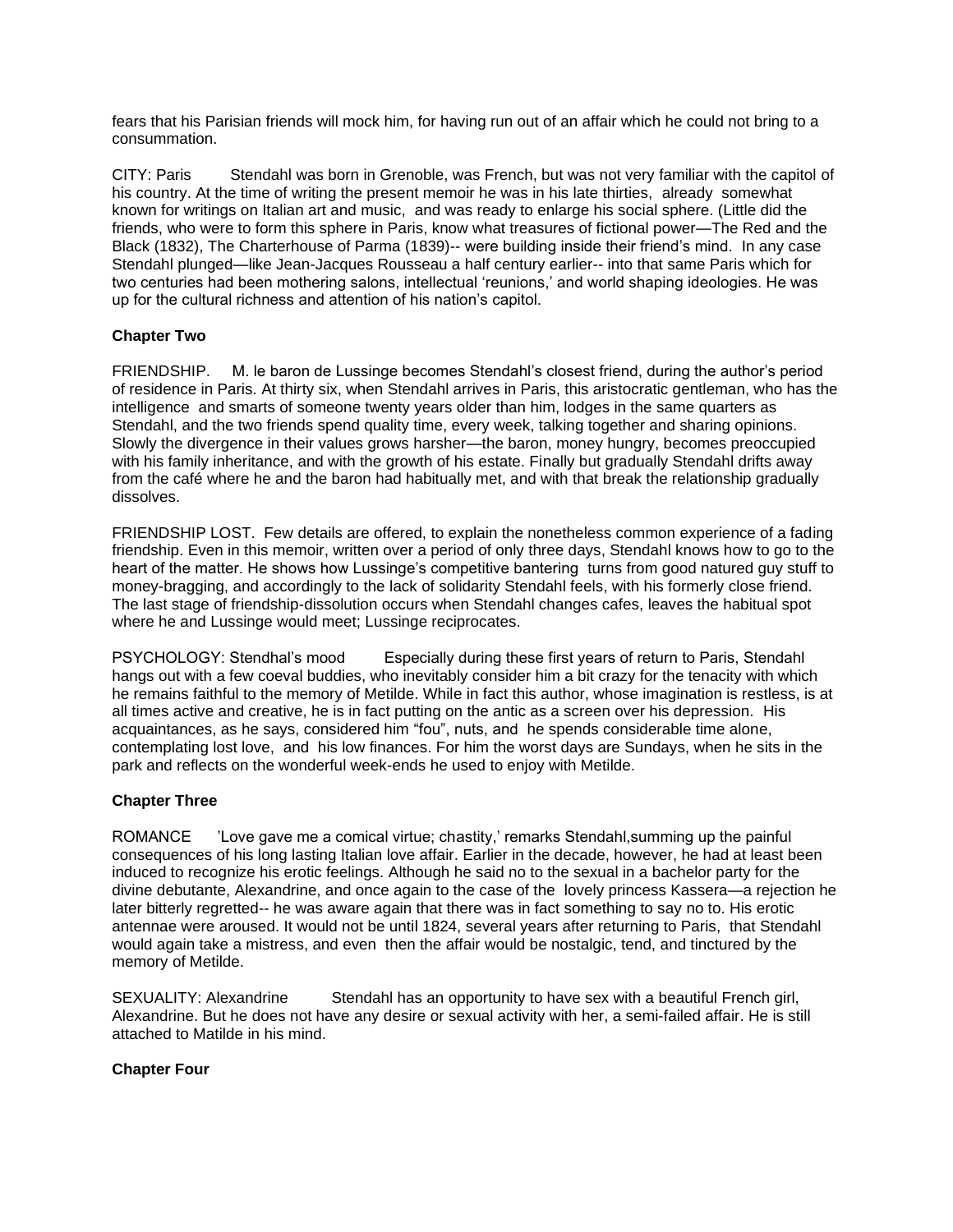FRIENDS Before the concern for the world of power politics, which absorbs Stendahl in his nine year return to Paris, lay his long term involvement with the Napoleonic adventure. Stendahl had worked and fought with Napoleon's armies, in various administrative and military enterprises, having in fact participated with the Napoleonic effort In Russia, as well as throughout western Europe. (He had been present at the burning of Moscow, had played important roles as a logistics administrator—overseeing supplies distribution—and indeed attracted attention for his knowledge of power politics.) Upon returning to Paris, consequently, he was able to fall back into old acquaintances, from war days, and to make his way into familiarity with many of the intellectual and governing figures of the city. Among his acquaintances were Destutt de Tracy, an eminent and influential psychologist and man of letters, and Philippe de Segurs, an aristocrat and political bigwig, whom Stendahl alternately hates and, as the man ages, reveres. It is Stendahl's view of himself, in fact, that he is too ready to admire, and in admiring too undiscerning.

PARIS AGAIN Stendahl, as remarked earlier, had a certain awe for Paris—its intellectual milieu, its international quality-- as do and did most non-Parisian French people. However,Stendahl's admiration, even emulation, of 'great individuals' and great places, yielded to a variety of more provincial biases, which he was never to extirpate. During the years we consider, Stendahl came to despise Paris for its lack of mountains, for its cults of national heroism, which were fueled, too often, by the shallow exploits of farm boys, interested only in their hair styles and the cut of their moustaches. Courage is admirable, says Stendahl—like good food or wit—but it has something comical about it, if it is put on for show.

## **Chapter Five**

WRITING: COLLOQUIAL STYLE Wit, good food, and courage make a typical colloquial Stendahlian salad. We are already familiar with the familiar tone in Stendahl, his readiness to joke at others in his text—think of how he mocks such bigwigs as Phillipe Segur—his comment on a comment of his own 'that it was so badly written,' or, at the end of the previous chapter, the authorial apology for excessive digressions. These small personal turns are steps toward a colloquialism which was rare in French literature, and which heralded a much broader set of developments, the live presence of the author's voice, judging, mocking, or evaluating his writing procedure, as he goes along.

ACQUAINTES: The present chapter opens for Stendahl a field of social observation, as he reviews, from ten years posterior to his arrival in Paris, the cast of characters who formed his tableau of daily acquaintances. Stendahl's previous life—before Italy, before the return to France—had introduced him to many of the aristocratic-political-military bigwigs who made up the tableau of his Memoir. He does not hesitate to praise or mock, as he goes along. (In an earlier chapter he has referred to this au jour le jour life style, that is 'everything in its turn,' 'taking on life as it comes,' doing it, we might say, as it presents itself, just as Stendahl's favorite General Lafayette took on life one thing at a time, though from the stately old age of seventy five.

Those mocked by our author, in the present chapter, are hardly pilloried—the punishment is lighter than that: Mr. Thurot, the Professor of Greek, is so eager to be invited as a member of the Academy, that although he is an ultra-liberal he guards his every statement or movement; Mme. de Tracy is so concerned for the advancement of her son, the psychologist Destutt, that she does research in contemporary epistemology, in order to prompt him with fresh ideas; General Lafayette, a grand homme with a charming style and a fabulous past, can't keep his hand off the young girls' butts.

Stendahl introduces a pair of comments on himself, that tell us a lot about how he sees himself, in his relation to society. 'I am satisfied with an inferior position' 'is one of these comments; the other is that 'everyday I feel less involved' in this Parisian high society. The second remark reminds us of the gradual dissolution of Stendahl's relationship with the Baron de Lussinge, Stendahl's first real relationship in Paris, in l821. Has Stendahl a penchant for gradually waning relationships? Is the side of him which is pre eminently a novelist, an inclination to portray individuals as part of a larger scenario, into which gradually they fade, and the author with them?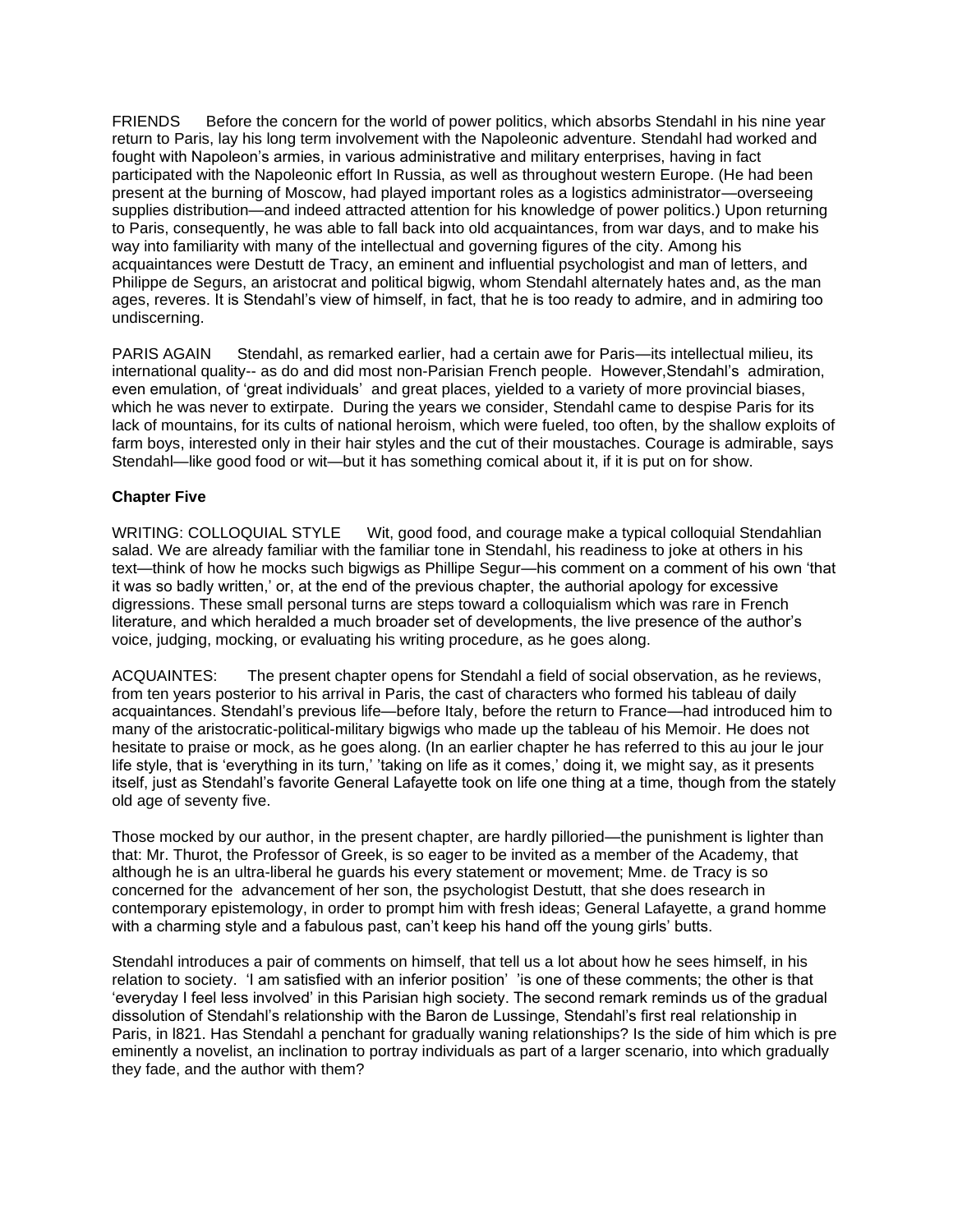PSYCHOLOGY: TIMIDITY Stendahl emphasizes his dislike of meeting people—in, that is, a conventional setting, where people in society who don't know one another are introduced to each other. Nor does he appreciate it if someone approaches him on the street and starts speaking with him. What he enjoys, however, is precisely the opposite of these fake gestures toward establishing community. He enjoys the milieu of his favorite salons, mainly masculine—and particularly the salon Delecluze, to which he goes weekly, and where he encounters a regular set of the city's public intellectuals, gathered for a continuing discussion of issues topical in the city. It says even more, about this author's turn of mind, that his greatest pleasure is arriving in a strange city, where he knows no one, and walking anonymously through it, greeting people who are to him purely human beings.

# **Chapter Six**

HOBBIES: CONVERSATION In the event-snapshot described above, Stendahl tells us the kind of issues he likes to converse about; it being understood that 'what one likes to converse about' is the truly important and interesting. (The subtext, here, is a culture which is increasingly boulevardier, unfolded on the boulevards and in the cafes of Paris, especially during the nineteenth century, and which is strongly centered around conversation and discourse). On the occasion in question Stendahl meets his fellow lodger, and early on his best Parisian friend, le baron Lussinge, and a cousin of Lussinge at a café: 10;30 A.M. After taking their breakfast, they return to Lussinge's office, leaving Stendahl to reflect on the sterility of the trio's conversation. What was wrong? These two other men had had no interest at all in the one thing Stendahl found engaging, the 'theory of human personality,' and the depiction of the human heart, 'le coeur humain,' in literature and music. They were pragmatists and had little of interest to say to the person of aesthetic temper.

HOBBIES: WALKING Stendahl lets us inside his moods, as did Jean-Jacques Rousseau, in his Reveries of a Savoyard Vicar, or more generally in his accounts of his feelings in the presence of the natural scenes he walks through. Stendahl is subject to city reveries. He meets an old friend on the street, and notes that the man, who could have gone to the top in Paris, as an eminent thinker and writer, has aged and grown dull, after having chosen a career path that took him to marriage and provincial life, the two killers. Stendahl revolves this reflection as he walks through the streets of Paris, this city he both hates and, clearly, loves. We are in the midst of of that inimitable private condition, reveries, in which each of us finds him or herself uniquely alone—and true to himself.

HOBBIES: THINKING / PREOCCUPATION WITH THE PAST As he reviews the mind he was ten years previously—and by this time Stendahl is far past his infatuation with Metilde—Stendahl is swamped by traces of the preoccupation he felt in the past, for this love that 'seemingly would not go away.' Another snapshot is given us, to illustrate this kind of preoccupation. Stendahl is left alone with nothing to entertain him—just where Metilde belonged—and hours of idle walking through Paris ahead of him. Metilde is gone but he will spend the day preoccupied by her presence. Even though he is no longer preoccupied by her absent presence, in 1832, he can in that year still reconstruct what it was like to be preoccupied by her absence.

# **Chapter Seven**

WORLDVIEW: ANTI PATRIOTISM Stendahl continues his reflections on France, his homeland, by stressing his extreme contempt for the French. He feels scorn for contemporary literature in France—on the stage and in writing the first decades of the nineteenth century were not a classic moment for France—and Stendahl himself was not yet a visible figure on the French literary horizon. We can think, in this context, of Stendahl's lifelong admiration for the genuine passion of the Italian people, as opposed to the artificial in French culture. It was this perception that led Stendahl to undertake his trip to England in 1821, to rinse the French spleen out of himself, and to bring himself closer to Shakespeare.

PSYCHOLOGY: THOUGHTS OF SUICIDE In 1816, thus before the return to Paris in 1821, Stendahl had discussed suicide with the British Lord Brougham, who had expressed the idea that the act was disgusting, for it opened your life and all its belongings to public inspection. Stendahl, on the other hand, fancied a smoother form of suicide, death by disappearance into the ocean. These were the literary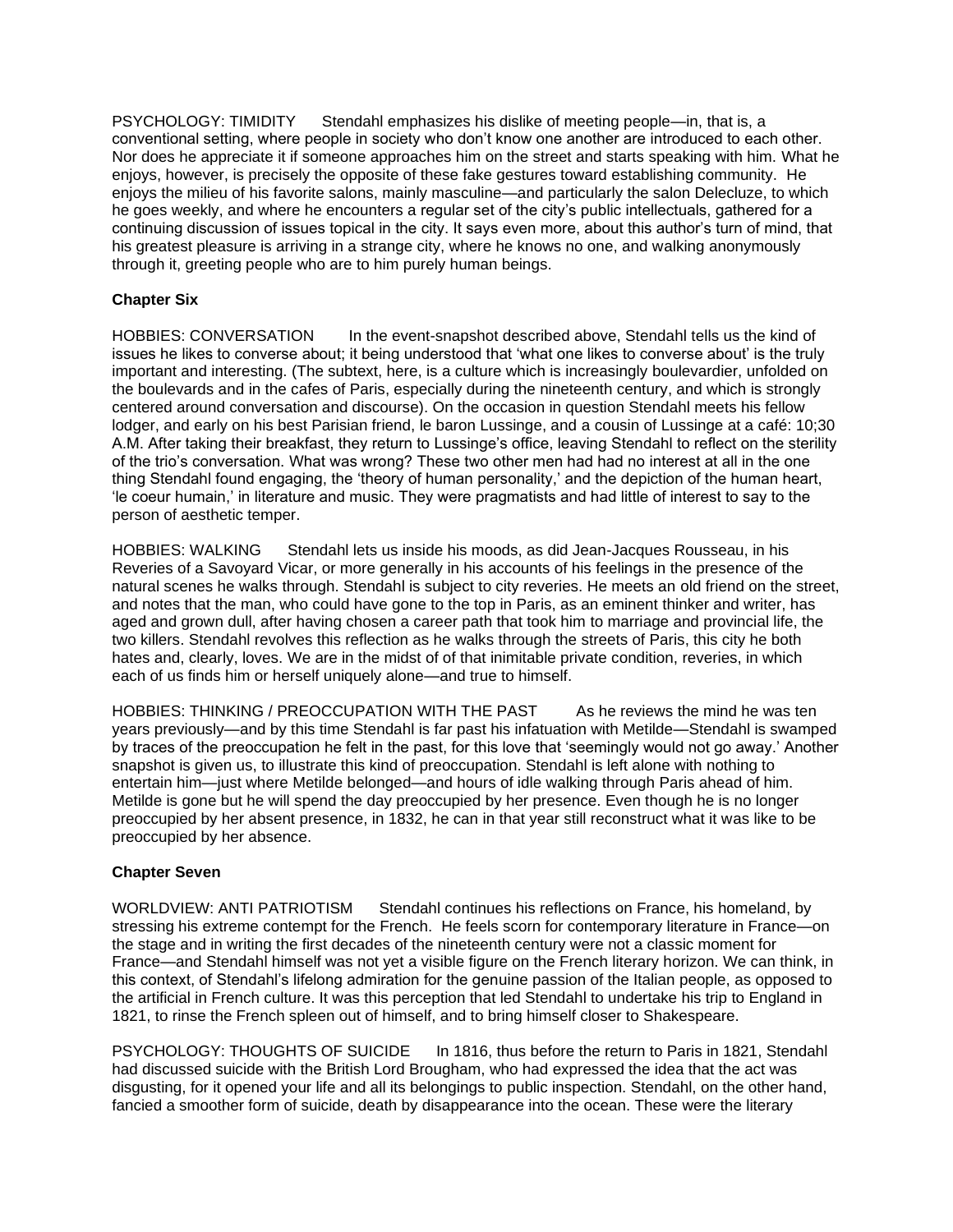thoughts of a sophisticated young aesthete in his early thirties. Quite naturally, such thoughts aligned with related reflections on the kind of tombstone the writer preferred.

PSYCHOLOGY: TOMBSTONE MEMORIAL Cimarosa , Mozart, Shakespeare…18. was to serve as the tomb text for Stendahl, with a simple BEYLE at the top. Thus Stendahl, contemplating mortality at what would, at his moment, have been an early anticipation of midlife, thus of mortality, aligns himself with two musicians of classical clarity and deeply high culture provenience, and with the widely recognized master of classical theater. The tombstone he sketched was to be readied for the Cemetery of Andilly, in France—no celebrated last resting place-- but was to be free of any element of the vaudevillesque, Stendahl's portmanteau term for the French touch in culture. What was this pervasive French trait that Stendahl so hated, and for the opposite of which he strove in his own writing? It seems to have been an absence, first of all, of that life and death interest in the passions which Stendahl sees as characteristically Italian. (No Frenchman, Stendahl insisted, would ever have considered dying for love, whereas love-killings and love-suicides were routine in Italy.) In place of true and deep feelings, the Frenchman, Stendahl maintained, was satisfied with rhetoric, simulated passions, and shibboleths of communal respect, which were hollow inside.

# **Chapter Eight**

SOCIAL LIFE IN ENGLAND Stendahl is infectiosly good humored, after his interude in Engand, and he conveys this new mood from the start. His encounters with the three British girls, in the house of Miss Appleby, had been uplifting and charming for Stendahl—and the artistic pleasures of Paris, which he so often claimed to dislike, were fresh again to him. He recreates his young personality, boldly explaining himself as a character of moods.

FRIENDSHIP He recaptures some of this self-aware personal insight, so typical of his writerly movement, in the lengthy tale he tells of the young Italian, Miniorini. Stendahl bonds with this formal and aristocratic youngster, who will end up one day as Stendahl's co lodger, in the house of the singer Mme. Pasta, a major musical performer of Stendahl's own moment. Stendahal typically asseses his own personal style in terms of the very different nature he finds in the younger Italian. Miniorini is not simply formal and mannered, but he is closed in on himself. Stendahl, as he realizes in reflecting onto himself, finds that his own most important trait is 'd'etre expressif,' 'to be expressive.' In coming clearly into that realization, he understands why, as a lover—and indeed after being a writer he is above all a lover—he remains passionate for as long as the situation supports it, then falls rapidly off into a cliff of frigidity from which he never returns—with the same person. Stendahl lays out clearly, for his own case, the kind of personal style profile each of us, everywhere, sketches inwardly for his or herself.

HOBBIES: MUSIC AND MATH Steandahl's father was an arch traditionalist, strongly opposed to his son's study of music and the arts, and Stendahl, who was far from a daddy's boy, had to stage his own inward rebellion, in order to follow his teen age passions. Starting at age 16, Stendahl commenced studying the violin, the art of singing—which so consistently fascinated Jean-Jacques Rousseau, throughout his mature life—and the clarinette; loveable training which would ready him for a social life in which the arts of performance would be developed to high levels in the Paris of the day. For a time Stendahl's passion for math rivalled his concern with music practice, but as with many artists only a short period was devoted to the Pythagorean unity of the twin harmonies of number and chord. To cite an exception, the French poet Paul Valery was, in the twentieth century (1871-1945), not only a strictly classical art-constructor, but a serious mathematician.

HOBBIES: THEATER For Stendahl, but purely as a spectator, the theater was the highest social pleasure. Like an equally great French novelist a century later—Andre Gide—Stendahl offers us the profile of a daily life in which writing work, meetings with co-artists, and evening at the theater were the way daily life looked. Stendahl lodged in the home of a great friend and theatrical star, the Italian Madame Pasta, and through her secured passageway into the acquaintance of many of the major French peformers of the period in question, in the present memoir. In London, Stendahl had at last enjoyed the inspiration of seeing Edmund Kean perform in Othello and Richard II, powerful experiences for Stendahl,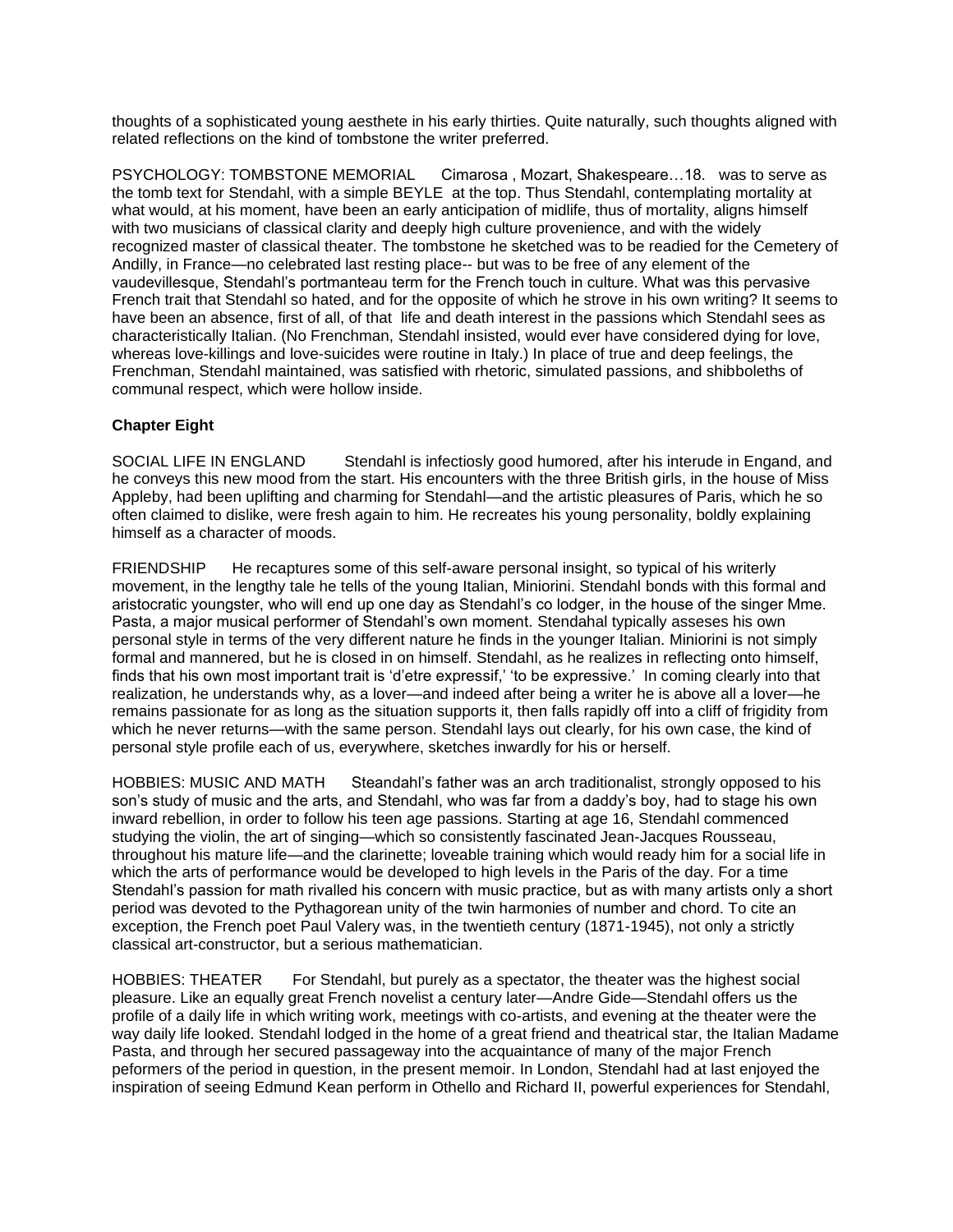in which the actor's greatness appeared to consist in his not acting out lines at all, but coming upon those lines unexpectedly, from within himself.

#### **Chapters Nine and Ten**

HOBBIES: OBSERVATION Stendahl raises the question, in the present chapters, of 'what kind of man am I,' and reaches toward a reply, in his response that he is the type of person who 'gets involved with whatever meets him on his path,' in other words he is a forerunner of that French type, the boulevardier or flaneur, who (in the coming era of Baudelaire (1821-1867), picks up on the profusions of daily life, draws inspiration, pleasure, and news from the café-lined streets of Paris. The present memoir, so brief and so quickly written, offers us a profusion of encounters, salons, snapshots of 'what is transpiring in the cultural/political background,' and personal evaluations. On looking back onto this era we, Like Stendahl himself, may ask of ourselves, 'what kind of man or woman am I'? In responding to this question, as a global human in the twenty first century, we may well respond that we too are boulevardiers, pick up what we meet along the avenue; but we might want to substitute, for some of Stendahl's world references, the contemporary vocabularies of the electronic and digital revolutions. We wander through haphazard mazes of messages, codes, references, and streamed additions to our factoid stockpile, not to mention the always aleatory of the smart phone shopping place.

THOUGHTS ABOUT PAST Every person and every age has its own distinctive sense of historical placing—whether in terms of family genealogy, geopolitical learning, or one's own aging and timemarking way of being present in the world. Stendahl is acutely conscious of his personal history—having lived the Napoleonic times, watched Moscow burn in 1812, settled to work and love in Italy, then returned to Paris for the nine year period which is the framework of the present memoir. As citizens of the twenty third century we read with fascination, in the present chapters, of Stendahl's anticipation of living eighty or ninety years, but at the same time presuming that already, in the generation following him, his own writings will probably have lost all living currency. Stendahl dwells with special textural sureness, on the stages of temporal thawing, which gradually separate him from the departure from Metilde. (He measures this thaw in time terms, noting in chapter Ten that he can now pass five or six hours without thinking of the lady, though sometimes he will be crushed, on waking, by the memory of her presence, and will remain all day glued to his bed.)

HOBBIES: SOLITARY THOUGHTS As a citizen of the Parisian boulevards, Stendahl has his corners of peace and apartness, as we must all have in order to let down. (The American poet, Robert Frost, went out after breakfast to a certain hill outside his house in Vermont, where he read the previous day's obituaries in the New York Times.) Stendahl observes, in Chapter Eleven, that his let-down pose was a walk through the Tuileries Gardens, under its giant chestnut trees, in the early evening. But he had a variety of recourses. When it was hot, he liked to read English language newspapers in the Gagliani Garden. (For longer periods of ease and separation, in those same gardens, he read several Sir Walter Scott novels.) Born in 1783, Stendahl was in his later thirties indulging the kinds of private retreat he signals in his boulevardier chapters. He is not writing for eternity, even to the limited degree he aspired to in his novels—and there too he is dubious and cynical—but is simply letting his observational pen live his life for him, intersecting more than he knows with the universals of the human experience.

#### **Major characters**

**Stendahl** The single major character is Stendahl himself, or more precisely there is the flesh and blood Stendahl, and then there is the Stendahl conscious of every act carried out by the flesh and blood Stendahl. This complexity derives from the fact that Stendahl is writing a memoir, consciously reflecting on what kind of person he was during a certain period in his life. Rousseau, in his Confessions, depicts a tablaeau of his robust and often painful passage through his time. Stendahl does that also, but with a vigilant and ironic eye on what kind of person is undergoing the present experiences.

Stendahl's traits are consistent, because he stage manages them with a convincing sense of self. He is ironic—comes from a secular world view, finds the human being a droll and self-centered bit of the creation—and fascinated by the peculiar behaviors of individuals—le lemperament humain is the object of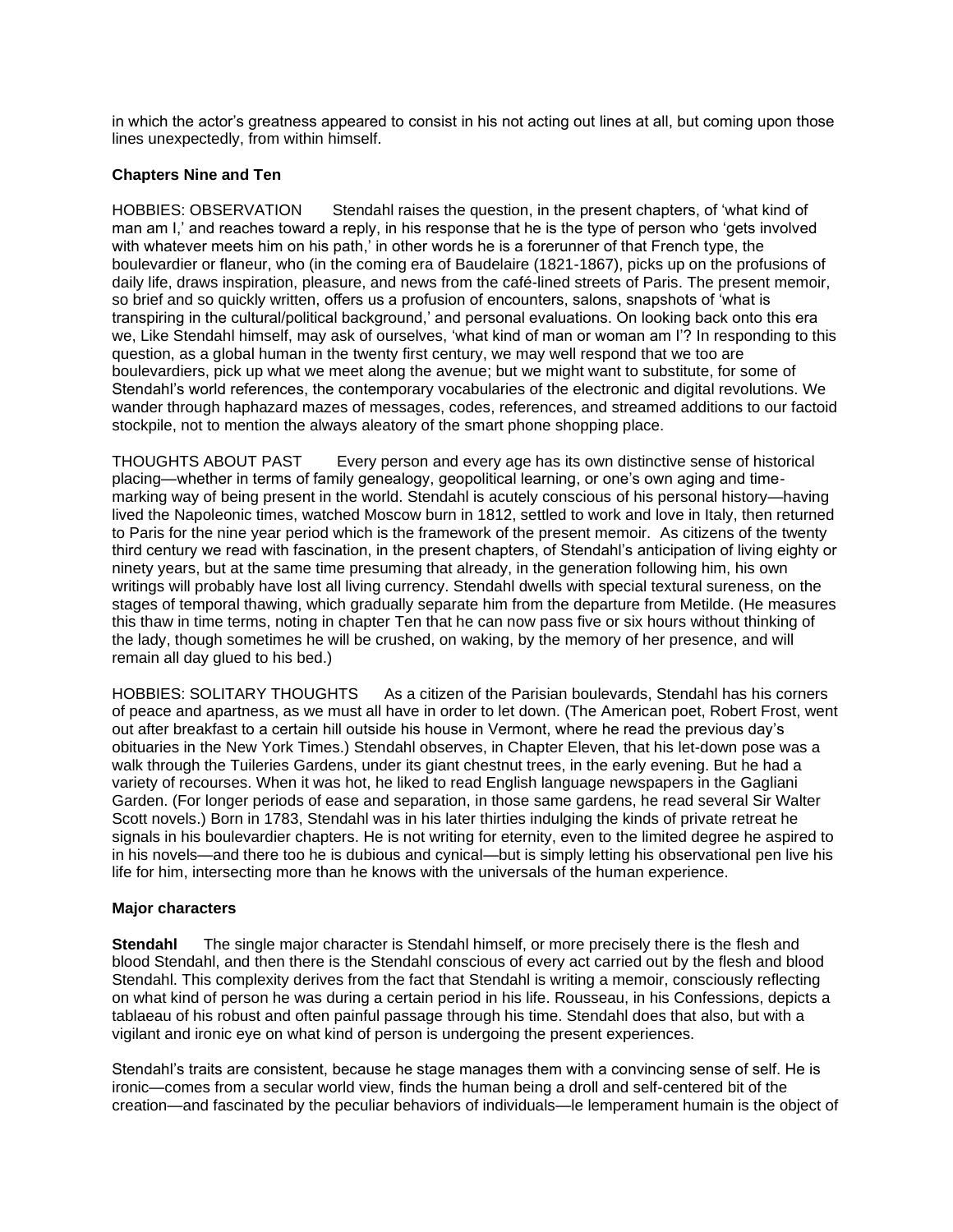supreme interest for him. He is a womanizer by instinct, who would not otherwise have built adult behavior on the fear that others would mock an incomplete affair of his; the tale of his nine years in Paris is an effort to drown a semi-failed affair, which haunts him, and which he is trying to forget. Ironic womanizer, for sure, but also a politikon zoon, Aristotle's political animal, drawn to the affairs of the polis itself, whether in ancient Athens or nineteenth century France.

**Metilde** Stendahl's darling during several years he was in Milan. He was deeply hurt that, though they loved each other, she refused to go to bed with him. This rejection haunted him long after his return to Paris, in 1821, and generated in him a keen fear that his Parisian peers would hear the story of the uncompleted romance, and mock him.

**Baron de Lussinge** Stendahl's co-lodger and in fact closest friend, upon his return to Paris, was the baron de Lussinge, a youngish intellectual with whom Stendahl exchanged discussions of everything possible, usually in the course of lengthy walks around Paris. With the passage of time, as the baron came into his inheritance, and adopted a snooty attitude toward Stendahl, the friendship between the two of them faded.

**Alexandrine** Seductive debutante, whose coming out party coincides with a guys' night out, involving more than a few of Stendahl's new Parisian friends. Significant to Stendahl because he was not a player in the night's festivities, afflicted as he still was by the post Metilde blues, and underconfident of his sexuality.

**Destutt de Tracy** French psychologist. of great intellectual prestige and social prominence during Stendahl's period in Paris. Both he and his wife carried on cordial and helpful relations with Stendahl.

**General Lafayette** Distinguished military and social presence,, a relic of the greatness of the Napoleonic Wars, whom Stemdahl admired. A dashing but senior figure, who though in his seventies competed with Stendahl for the affections of a teen age Portuguese beauty.

**Edmund Kean** A storied British actor, known especially for his performances of Shakespeare. Stendahl admired his work, and thought his attendance at Kean's Othello the high point of his trip to England in 1821.

**Miss Appleby** One of three British girls whose welcoming friendliness, in Britain, was a source of great joy, to Stendahl and his friends.

#### **Themes**

**Romantic love** Stendahl himself is plagued with quick-take romances, cannot see a good looking or even interesting woman without paying her special attention, and studying her reactions to him. When he is countered, as by Metilde who will not sleep with him, he takes it as an affront to his entire person, and must struggle to restore the balance of his ego.

**Spleen Attitude** Spleen is the laid back tedium of the flaneur or boulevardier, in nineteenth century Paris. Stendahl suffers from that widespread French disease, especially when he is hanging around, reading the papers in a park, and waiting for dinner with Lussinge—he is absorbed, one little thing after another, with the memory of his habitual pleasures with Metilde.

**Friendship** Stendahl's text is studded with evidence of friendship. Baron de Lussinge is doubtless the central figure of a friend, and for Stendahl, on his return to Paris, the daily presence of this inbtelligent, but avaricious, young man, is reassuring and stimulating.

**Scorn** Stendahl is generous with his scorn for various political figures—in general he is starchily antimonarchy—and adroit at political caricaure—of people he admires, like General Lafayette, or of people he dislikes, like Philippe Segur. It is not for nothing that these pages are those of an egotist, ready on many occasions to scorn those who fail his fussy standards.